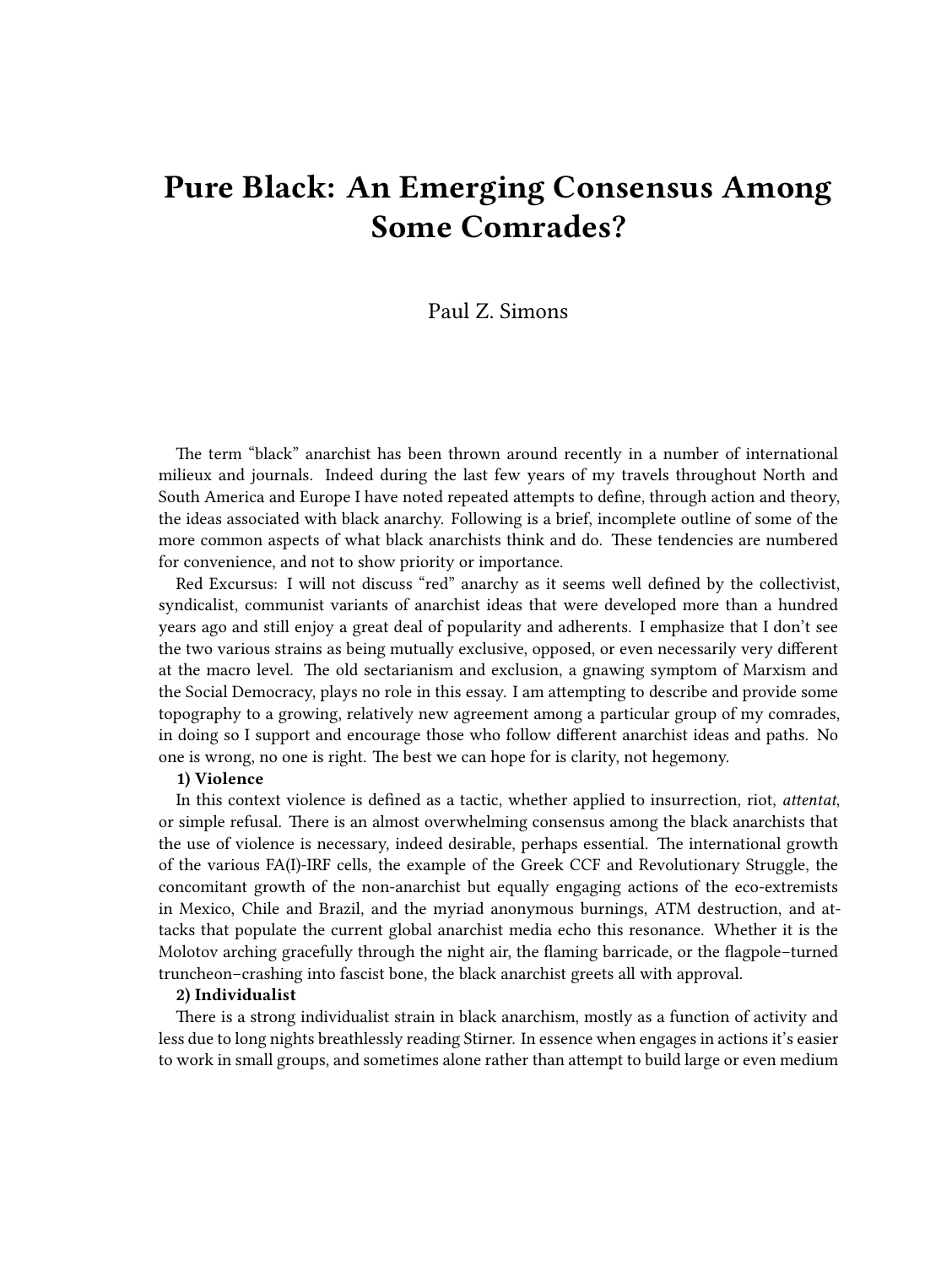sized organizations. These small groups which I'll call teams, a word taken from our Athenian comrades, bring into clear relief the importance of individual initiative, they decentralize decision and action, they emphasize clearly that while there is no I in team, there is an "m" and an "e."

# **3) Nihilist**

In this instance nihilism I'll interpret as the realpolitik of anarchism in 2017–all the various ideas, concepts and conceits of an anarchist victory via revolution or insurrection in the current context are nothing more than political heroin. Once this simple, obvious fact is accepted there are two courses, resignation and lassitude or savage attack without any real hope of success. The black anarchist chooses the latter, always.

#### **4) Illegalist**

A part of the black anarchist consensus is the desire to completely reject any compromise or cooperation with nation-state, Capital, and markets. Leading many in the milieu to undertake consciously political illegal activity. This varies from place to place but includes the positive activities of squatting, occupations, shoplifting, out-right store robbery, burglary and more. In terms of negative activities this new variant of illegalism includes refusal of all taxes, tolls, welfare, NGO handouts, and state-run free clinics.

## **5) Informal Organization**

There is a real and healthy fear among the black anarchists of formal organization. The antiorganizational tendency is not new in the historical anarchist milieu, nor in the various anarchisms that saw first light since the 1970's in the USA, Canada, and parts of Western Europe. The open espousal of informal, temporary, limited adherence to organizational tenets is very new. This loosening of the organizational form, the inclusionary *laissez-faire* stance adopted by black anarchists and their organizations may be one of the tendencies most lasting contributions. In most historical cases anarchists have constructed organizations that virtually ooze the ideas and characteristics of the dominant society. In a few short years the black anarchists have done a great deal of theoretical violence to such organizational nonsense, in the future I hope they do more.

This outline of black anarchism is brief, incomplete, and a piece of journalism, not conjecture. This is what I saw, what I experienced in the past several years visiting and working with anarchists on three continents. It is both memoriam and prospectus.